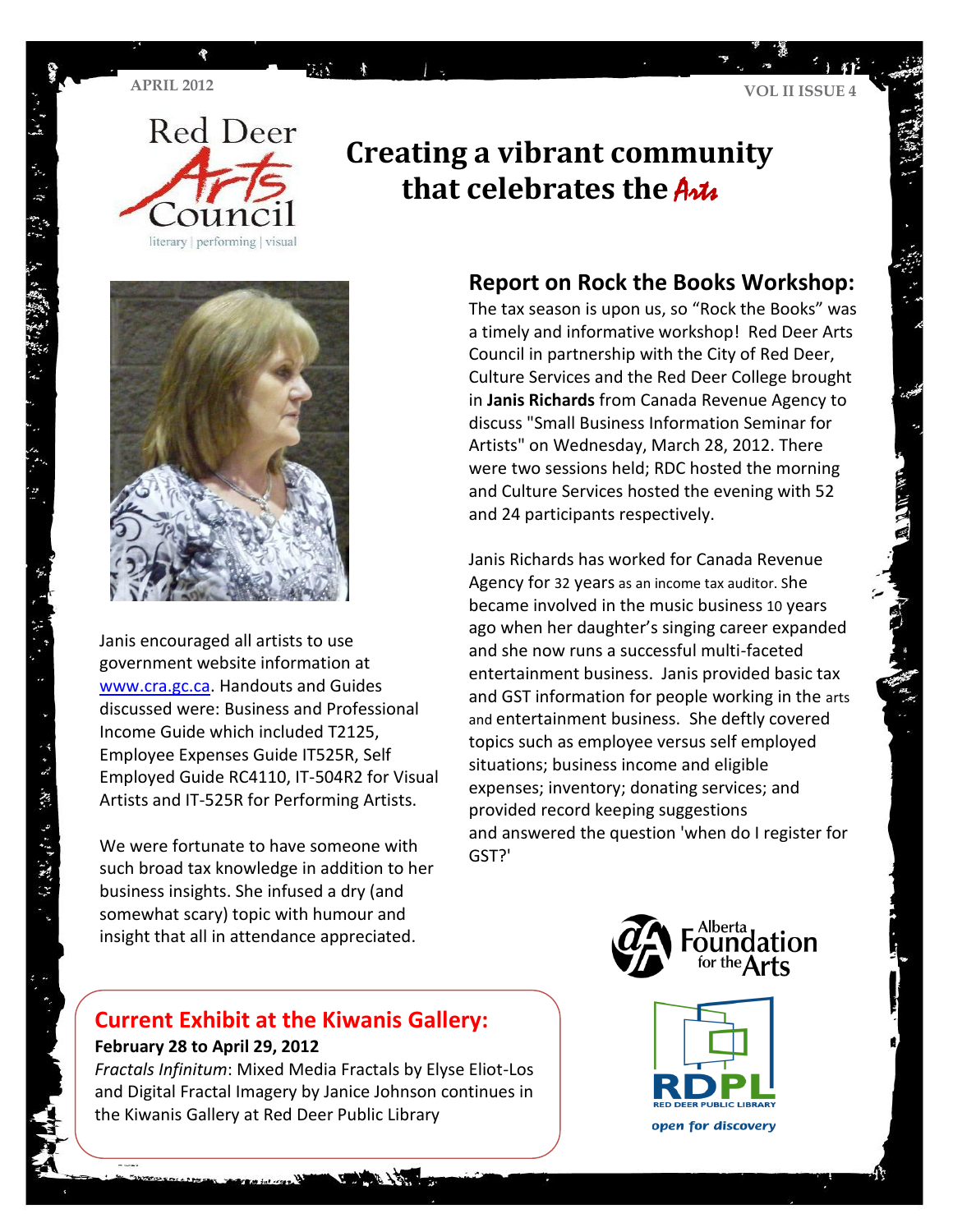# Rochelle Burnham

Interview by James Folk

Rochelle Burnham, married to John Burnham, is a local artist in Red Deer. Her talents include, but are not limited to, singing, sculpting and music, all of which she has pursued, on and off, since she was a little girl. She credits her artistic education to classes taken in school, private lessons, and her mother, who was an accomplished oil painter, sculptor, and sketch artist in her own right.

Far from the expected 'starving artist' who 'traveled and suffered for their art', Rochelle has been in the work force for most of her life, working as a secretary for legal firms and Canada Post at the beginning and end, respectively, of her career, and stated that she loved every minute of it. Rochelle is a member of the Red Deer Arts Council and she and John spend as much of their time assisting artistic bodies like the Arts Council as they do pursuing their own artistic mediums. A common joke between the two is that they met in their teens when Rochelle's mother "found him outside and brought him home," a funny memory for the two that begs further detail.

Rochelle assists John in his writing endeavours, and has become a regular sight at the Red Deer and District Writer's Ink meetings. She and John are members of the Dachshund Rescue Association in Alberta, and, both being retired, spend their time traveling, looking after their small pack of dogs, and assisting the Red Deer Arts Council.

## Poetry Prowl hits the Streets of Red Deer!

The Red Deer College Poetry Society and Red Deer Arts Council are proud to present "The Poetry Prowl." In honour of Poetry Month, we invite you to join us for a poetic tour of downtown Red Deer from 1:00 - 3:00 pm on Saturday, April 14th. The event is free and involves poetry readings from various poets for approximately 10 minutes at each of the venues. Join us at the beginning of the tour, or meet up with us at one of our venues at the following times:

Art from the Streets, 4935 51st Street; doors open at: 12:30, reading: 1:00-1:10 Sunworks-DOSE, 4924 50th Street, 1:10-1:30; Alberta Art and Drafting, 4711 49th Avenue, 1:40-2:00;

Muse Clothing, 4909d 48th Street, 2:00-2:20; Comforts the Sole, 4812 50th Avenue, 2:20-2:40; The Scott Block Theatre-basement, 4816 50th Avenue, 2:40-3:20 with reception to follow until 4 pm

Books will be for sale, and snacks will be provided at the closing reception. **Contact: Emily Ursuliak at** 403-304-4890 or email her at: e.ursuliak@live.ca



2011 Poetry Prowl Poets from left to right: Kristin McKenzie, Emily Campbell, and Eaan De Clerk

· 25 - 双六 3-27 27 27 27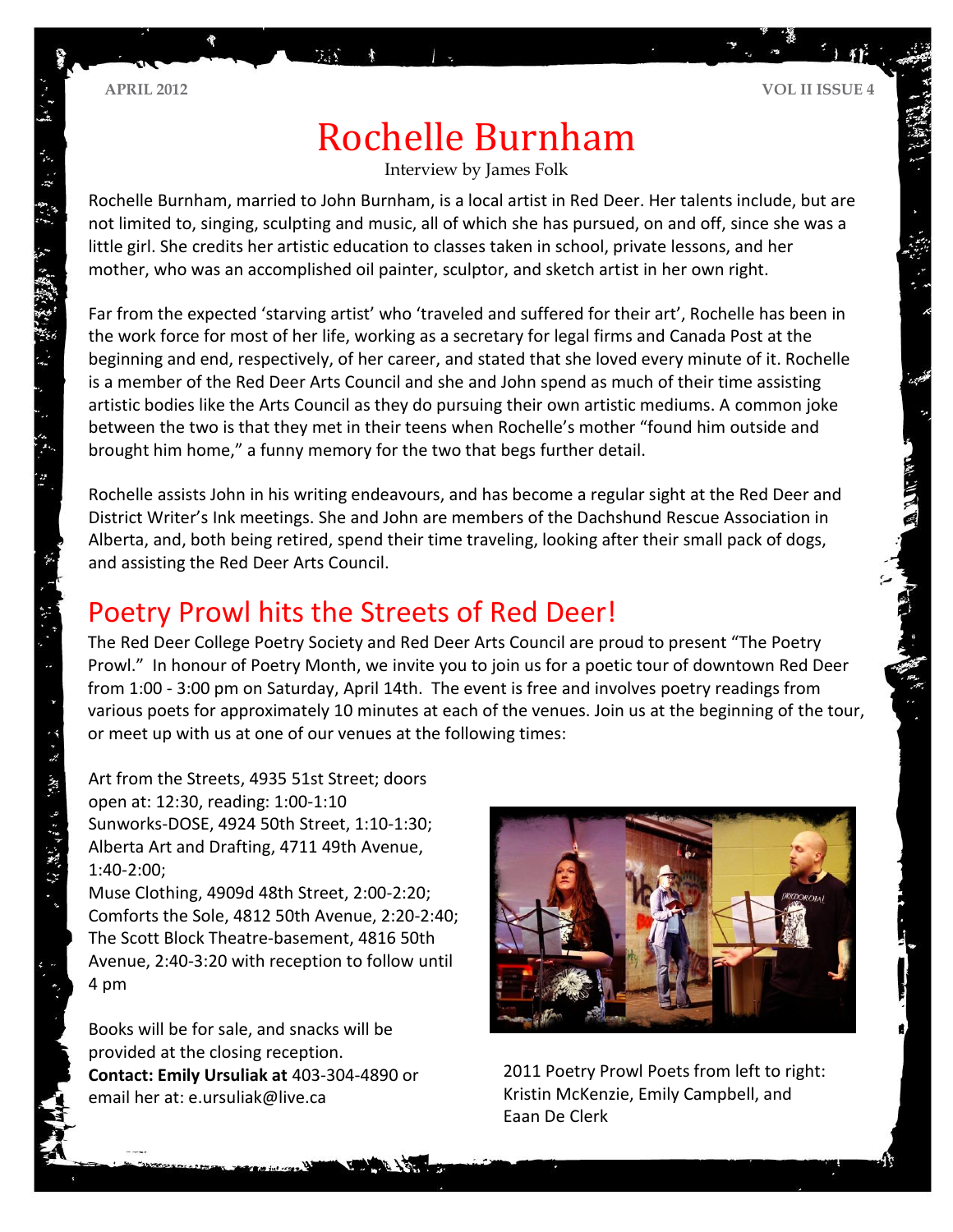## Red Deer Arts Council Highlights of 2011

RDAC partnered with United Way of Central Alberta, Culture Services/City of Red Deer and Community Information and Referral Society to present a series of workshops with Brent Barootes, Partnership Group, about Sponsorship for non-profit organizations. We presented a series of five workshops: *What is Sponsorship Really, Industry Trending and How it Can Make a Positive Bottom Line for your Organization; Prospecting – Who Should You be Calling On and How Do You Get the Meeting; Sponsorship: Discovery Sessions – What Are They, Why Are They Important and How They Can Make You More Money; Sponsorship: Building a Proposal That Works,* and *Sponsorship: How to Figure out What You Have to Sell Beyond Banners and Logos.* 

#### **Other Workshops we held:**

- Partnered with Culture Services to present: *Making ART Your Business* with Elyse Eliot-Los, September 19, 2011 at Culture Services;
- Partnered with Red Deer Public Library to present: *Out of the Hole: Intuitive Drawings Workshop* with artist Robin Byrnes, September 28 at Red Deer Public Library;
- $\cdot \cdot$  RDAC partnered with Culture Services to present a grant workshops for arts and cultural organizations and individual artists, October 19, 2011, Golden Circle with the Alberta Foundation for the Arts, City of Red Deer and Canada Council for the Arts.

#### **Other Events and Items of Interest which we were involved in:**

- *Poetry Prowl* with Red Deer College Poetry Society held on April 2, 2011;
- Two board members attended *Alberta Downtowns Conference: Placemaking and Promotion* on May 11, 12 and 13<sup>th</sup>, 2011;
- Awarded two scholarships to Melany Nelson, High School and Kate MacLean, RDC student;
- Partnered with *The Scene* and Carl Stretton to put Newsletter into the publication;
- Worked with Red Deer Artwalk Society on a Muskoka Chair fundraiser at the festival, June 2011;
- Worked with City of Red Deer Culture Services to host Alberta Arts Days, Middle School children to see a theatrical production, September 30, 2011;
- November 2, 2011: *Jim Diers: Generating Neighbour Power* presented by City of Red Deer
- Board Development workshops with Shari Hanson, Community Development Officer;
- *Passionate Conversations Fundraiser*, Kiwanis Gallery at RDPL, October 21 and 22, 2011;
- Joined Facebook, Twitter and have our website up and running;
- Office Art Program up and running with artists on website

**We are pleased to announce that this March we saw a growth in our membership from 2011. March 2011 saw 71 members join our organization; March 2012 we are at 92 members! At the end of 2011 we had 91 total members including many organizations. We continue to grow and develop and hope you will grow with us! Please get your membership today and support the arts in Red Deer. We are stronger together than we are apart!**

Thanks to Against the Wall Theatre, Bryce Evans, Michael Lupul, Carol Nault and Diane Hermary for all their help with our Annual General Meeting held on March  $20<sup>th</sup>$ . We had a grand time!

Red Deer Arts Council would like welcome our incoming board members: Janice Shimek, Colette McDougall, Nancy Hackett, and Jenna Goldade. Returning for another two year terms, Scott Barnabé, Diane Hermary. Continuing members are Connie Barnaby, Carol Nault and Carol-Lynn Gilchrist.